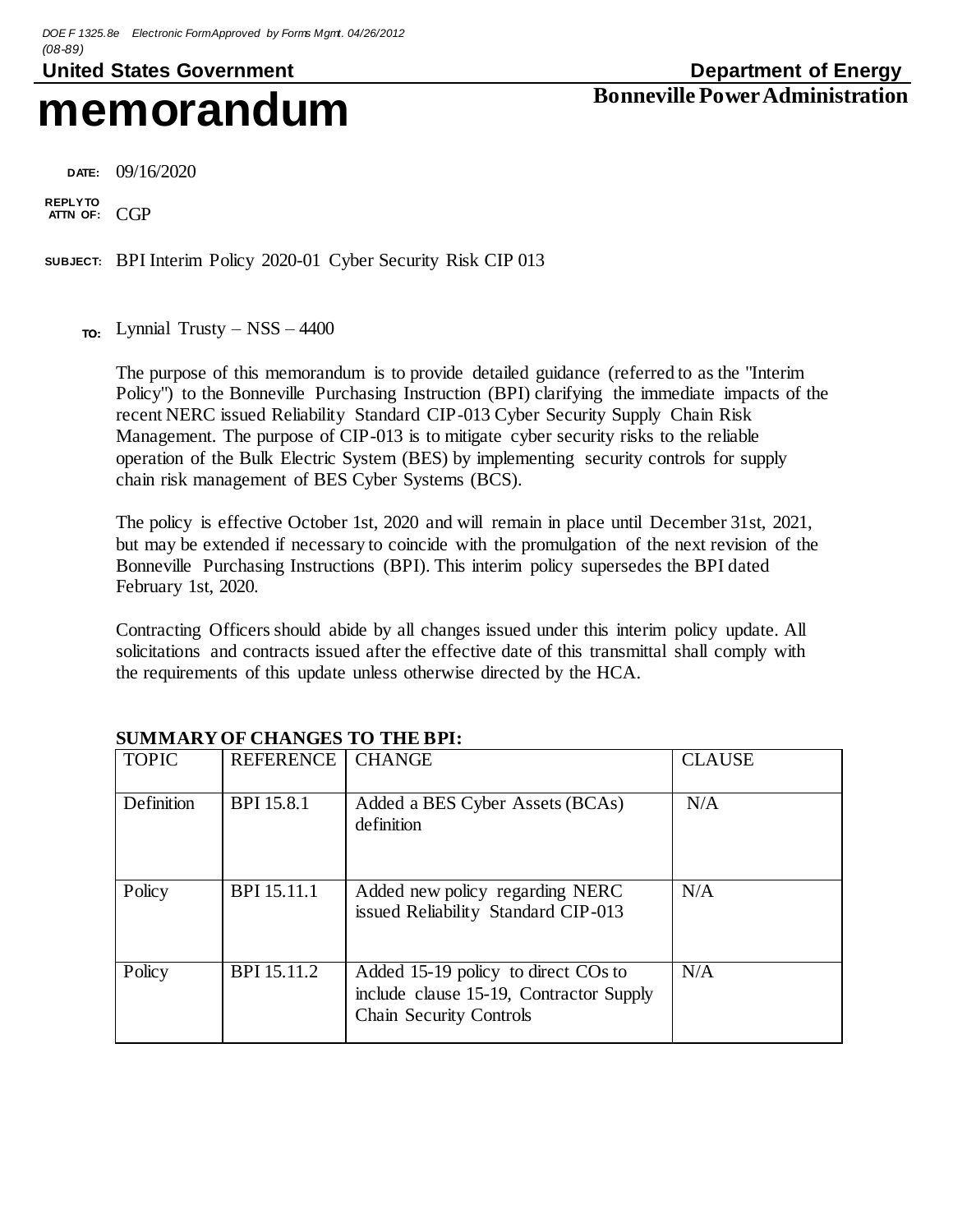| Clause       | <b>BPI</b> 15-19 | Added a clause for Contractor-identified<br>cyber security incidents related to the<br>products or services provided to<br>Bonneville that pose cyber security risk<br>to Bonneville. | <b>Contractor Supply</b><br>Chain Security<br>Controls $(15-19)$<br>(OCT 2020)(15.11) |
|--------------|------------------|---------------------------------------------------------------------------------------------------------------------------------------------------------------------------------------|---------------------------------------------------------------------------------------|
| Prescription | <b>BPI 15-18</b> | Revised the prescription for clause 15-18<br>to add part (b).<br>(b) Bonneville is contracting for<br>products or services associated with BES<br><b>Cyber Systems</b>                | N/A                                                                                   |

The italicized font below indicates the type of change that has occurred.

*{added a new BCA definition in section 15.8.1}*

### **15.8.1 Definitions**

BES Cyber Assets (BCAs) means a Cyber Asset that if rendered unavailable, degraded, or misused would, within 15 minutes of its required operation, mis-operation, or non-operation, adversely impact one or more facilities, systems, or equipment, which, if destroyed, degraded, or otherwise rendered unavailable when needed, would affect the reliable operation of the bulk electric system.

*{added a new 15.11.1 policy}*

## **15.11 CONTRACTOR SUPPLY CHAIN SECURITY CONTROLS**

### **15.11.1 Policy**

Bonneville is subject to the North American Electric Reliability Corporation's (NERC) Critical Infrastructure Protection (CIP) standards. NERC issued Reliability Standard CIP-013 *Cyber Security Supply Chain Risk Management*. The purpose of CIP-013 is to mitigate cyber security risks to the reliable operation of the Bulk Electric System (BES) by implementing security controls for supply chain risk management of BES Cyber Systems (BCS). To assure Bonneville meets the requirements of CIP 013, contractors must notify Bonneville of any cyber security incidents, all known security vulnerabilities related to their products or services, and ensure the integrity and authenticity of their products or services. Whenever contracts are issued for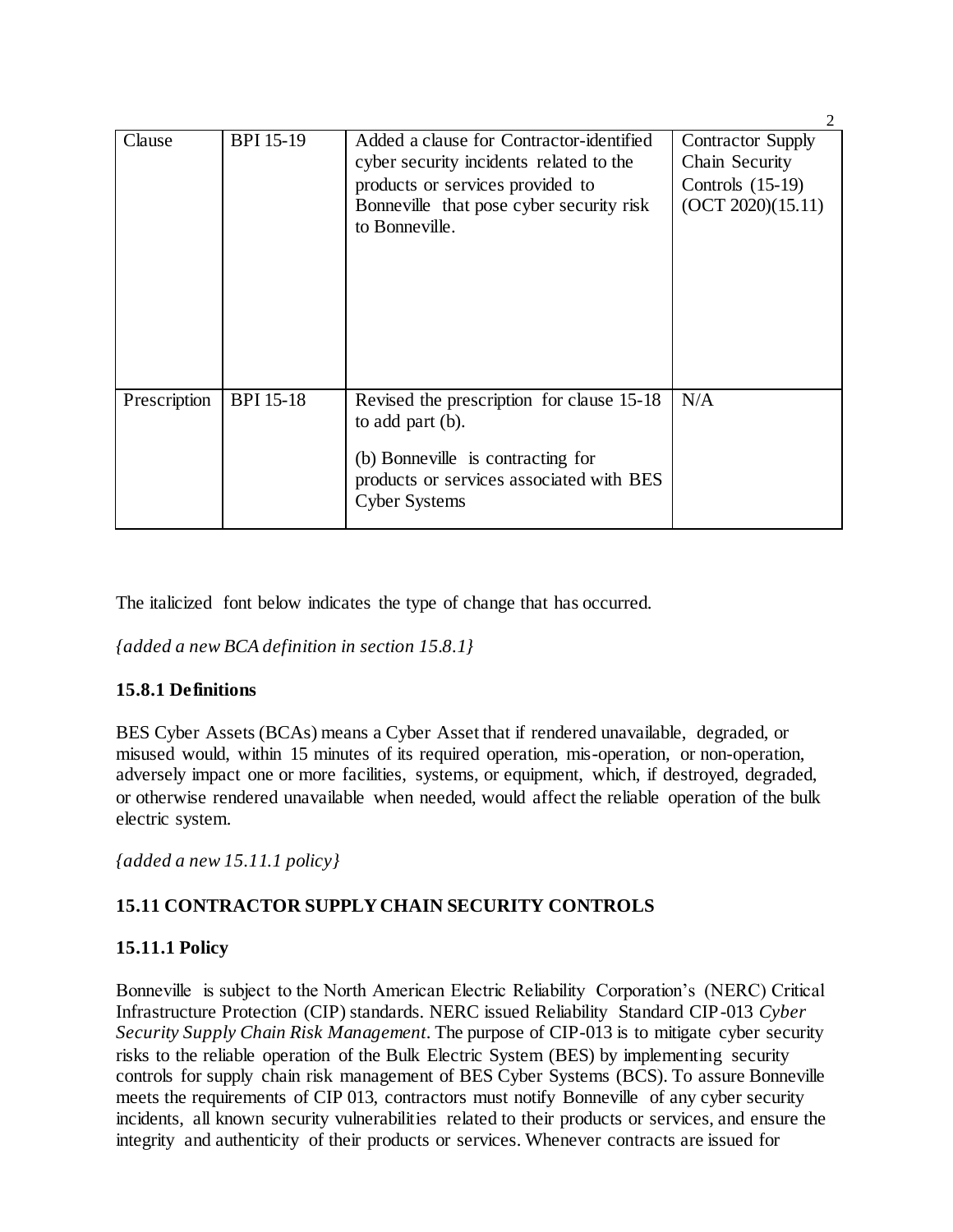products or services associated with BCS, Homeland Security Clause 15-18 must also be included in the contract.

*{added a new 15.11.2 policy}*

#### **15.11.2 Contract Clause**

The CO shall include the clause 15-19, Contractor Supply Chain Security Controls, in all solicitations and contracts where the contractor will provide products or services associated with BES Cyber Systems.

#### *{added a new 15.19 contract clause}*

#### **CONTRACTOR SUPPLY CHAIN SECURITY CONTROLS (15-19) (OCT 2020)(15.11)**

- (a) The Contractor shall notify Bonneville in the event of and coordinate responses to Contractor-identified cyber security incidents related to the products or services provided to Bonneville that pose cyber security risk to Bonneville. Examples of such incidents could be, but are not limited to, disclosure of proprietary code repositories, private digital certificates, proprietary or personally-identifiable information (PII) of Bonneville, its employees, contractors, or partners, or compromise of Contractor user credentials related to products or services provided to Bonneville.
- (b) The Contractor shall provide information to Bonneville of known security vulnerabilities related to their products or services in accordance with NERC CIP-013 R1.2.4. This information shall include a method of disclosing known vulnerabilities, both past and present, with a clear explanation of how these vulnerabilities are currently addressed, and a method Bonneville may use for obtaining security vulnerability fixes, patches, and configuration or mitigation activities. The information provided should be brief, yet comprehensively outline the Contractor's capability to address any security vulnerabilities. If no known vulnerabilities exist, this should be clearly stated as such along with the Contractor's intended process or mechanism to support Bonneville's ability to address any such security vulnerabilities that may be discovered in future.
- (c) The Contractor shall ensure the integrity and authenticity (in accordance with NERC CIP-013 R1.2.5) of all software/firmware products, versions, and patches Bonneville may purchase from the Contractor.
- (d) The Contractor shall comply with Bonneville policy *Managing Access and Access Revocation for NERC CIP Compliance* (430-2).
- (e) The Contractor shall include this clause in all subcontracts.